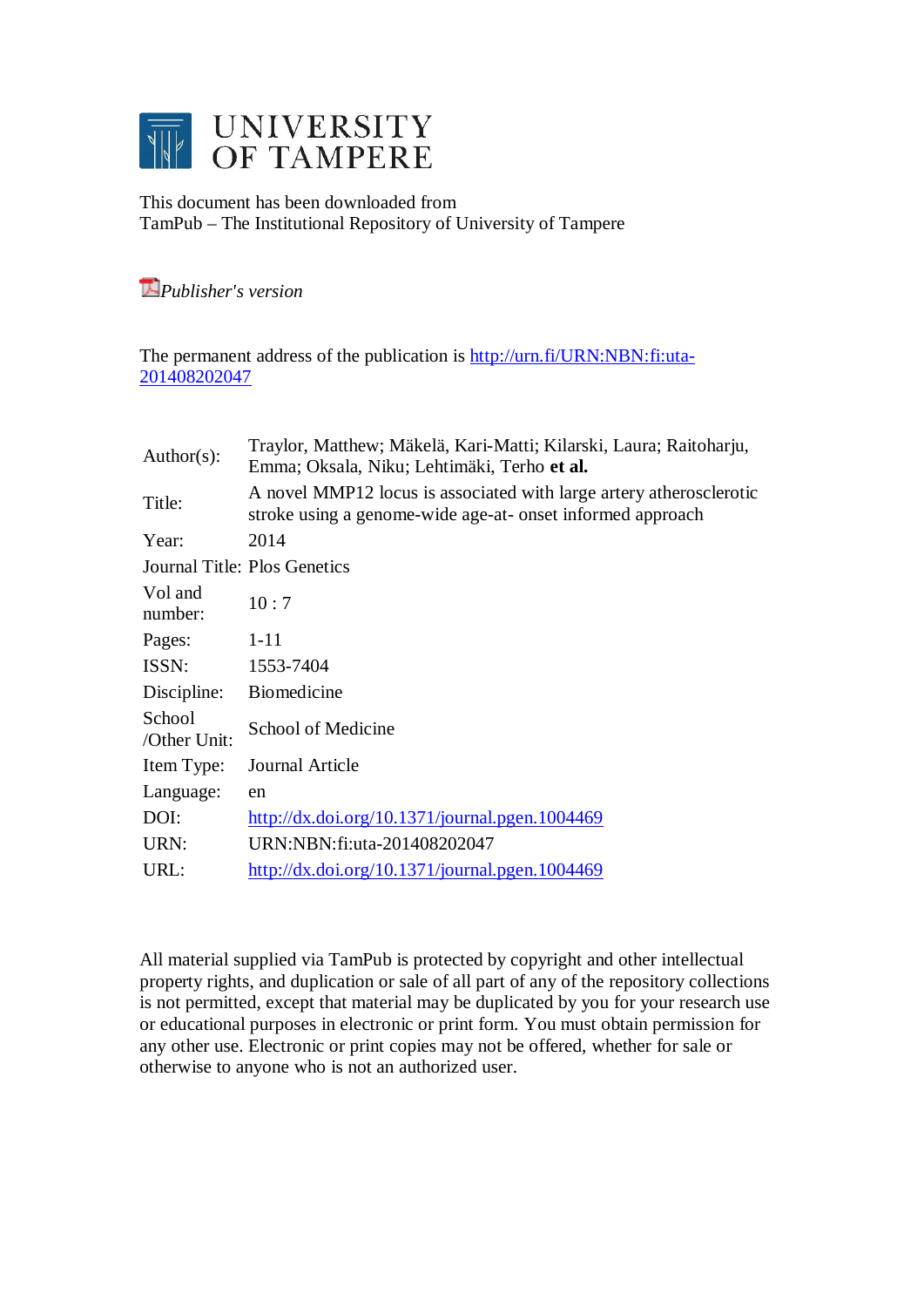# A Novel MMP12 Locus Is Associated with Large Artery Atherosclerotic Stroke Using a Genome-Wide Age-at-Onset Informed Approach



Matthew Traylor<sup>1</sup>\*, Kari-Matti Mäkelä<sup>2,3</sup>, Laura L. Kilarski<sup>1</sup>, Elizabeth G. Holliday<sup>4,5</sup>, William J. Devan<sup>6,7</sup>, Mike A. Nalls<sup>8</sup>, Kerri L. Wiggins<sup>9</sup>, Wei Zhao<sup>10</sup>, Yu-Ching Cheng<sup>11,12</sup>, Sefanja Achterberg<sup>13</sup>, Rainer Malik<sup>14</sup>, Cathie Sudlow<sup>15</sup>, Steve Bevan<sup>16</sup>, Emma Raitoharju<sup>2,3</sup>, METASTROKE, International Stroke Genetics Consortium, Wellcome Trust Case Consortium 2 (WTCCC2)<sup>¶</sup>, Niku Oksala<sup>2,3,17</sup>, Vincent Thijs<sup>18,19,20</sup>, Robin Lemmens<sup>18,19,20</sup>, Arne Lindgren<sup>21,22</sup>, Agnieszka Slowik<sup>23</sup>, Jane M. Maguire<sup>4,5,24,25</sup>, Matthew Walters<sup>26</sup>, Ale Algra<sup>13,27</sup>, Pankaj Sharma<sup>28</sup>, John R. Attia<sup>4,5,25</sup>, Giorgio B. Boncoraglio<sup>29</sup>, Peter M. Rothwell<sup>30</sup>, Paul I. W. de Bakker<sup>7,27,31,32</sup>, Joshua C. Bis<sup>9</sup>, Danish Saleheen<sup>33,34</sup>, Steven J. Kittner<sup>12</sup>, Braxton D. Mitchell<sup>11</sup>, Jonathan Rosand<sup>6,7</sup>, James F. Meschia<sup>35</sup>, Christopher Levi<sup>5,25</sup>, Martin Dichgans<sup>14,36</sup>, Terho Lehtimäki<sup>2,3</sup>, Cathryn M. Lewis<sup>37,389</sup>, Hugh S. Markus<sup>169</sup>

1 Stroke and Dementia Research Centre, St George's University of London, London, United Kingdom, 2Department of Clinical Chemistry, Fimlab Laboratories, Tampere, Finland, 3 School of Medicine, University of Tampere, Tampere, Finland, 4 Center for Clinical Epidemiology and Biostatistics, School of Medicine and Public Health, University of Newcastle, Callaghan, New South Wales, Australia, 5 Hunter Medical Research Institute, New Lambton Heights, New South Wales, Australia, 6 Center for Human Genetic Research, Massachusetts General Hospital, Boston, Massachusetts, United States of America, 7 Program in Medical and Population Genetics, Broad Institute of Harvard and MIT, Cambridge, Massachusetts, United States of America, 8 Laboratory of Neurogenetics, National Institute on Aging, Bethesda, Maryland, United States of America, 9 Cardiovascular Health Research Unit, Department of Medicine, University of Washington, Seattle, Washington, United States of America, 10 Perelman School of Medicine, Division of Translational Medicine and Human Genetics, University of Pennsylvania, Philadelphia, Pennsylvania, United States of America, 11 Department of Medicine, University of Maryland School of Medicine, Baltimore, Maryland, United States of America, 12 Research and Development Program, Veterans Affairs Maryland Health Care System, Baltimore, Maryland, United States of America, 13 Department of Neurology and Neurosurgery, Brain Center Rudolf Magnus, University Medical Center Utrecht, Utrecht, The Netherlands, 14 Institute for Stroke and Dementia Research, Klinikum der Universität München, Ludwig-Maximilians-Universität, Munich, Germany, 15 Division of Clinical Neurosciences and Insititute of Genetics and Molecular Medicine, University of Edinburgh, Edinburgh, United Kingdom, 16 Clinical Neurosciences, University of Cambridge, Cambridge, United Kingdom, 17 Department of Surgery, Tampere University Hospital, Tampere, Finland, 18 KU Leuven - University of Leuven, Department of Neurosciences, Experimental Neurology - Laboratory of Neurobiology, Leuven, Belgium, 19 VIB - Vesalius Research Center, Leuven, Belgium, 20 University Hospitals Leuven, Department of Neurology, Leuven, Belgium, 21 Department of Clinical Sciences Lund, Neurology, Lund University, Lund, Sweden, 22 Department of Neurology and Rehabilitation Medicine, Skåne University Hospital, Lund, Sweden, 23 Department of Neurology, Jagiellonian University, Krakow, Poland, 24 School of Nursing and Midwifery, University of Newcastle, Callaghan, New South Wales, Australia, 25 Centre for Translational Neuroscience and Mental Health, University of Newcastle, Callaghan, New South Wales, Australia, 26 Institute of Cardiovascular and Medical Sciences, University of Glasgow, Glasgow, United Kingdom, 27 Julius Center for Health Sciences and Primary Care, University Medical Center Utrecht, Utrecht, The Netherlands, 28 Imperial College Cerebrovascular Research Unit (ICCRU), Imperial College London, London, United Kingdom, 29 Department of Cereberovascular Disease, Fondazione Istituto di Ricovero e Cura a Carattere Scientifico (IRCCS) Istituto Neurologico Carlo Besta, Milan, Italy, 30 Stroke Prevention Research Unit, Nuffield Department of Clinical Neuroscience, University of Oxford, Oxford, United Kingdom, 31 Department of Medical Genetics, University Medical Centre, Utrecht, The Netherlands, 32 Division of Genetics, Brigham and Women's Hospital, Harvard Medical School, Boston, Massachusetts, United States of America, 33 Department of Biostatistics and Epidemiology, University of Pennsylvania, Philadelphia, Pennsylvania, United States of America, 34 Center for Non-Communicable Diseases, Karachi, Pakistan, 35 Department of Neurology, Mayo Clinic, Jacksonville, Florida, United States of America, 36 Munich Cluster for Systems Neurology (SyNergy), Ludwig-Maximilians-Universität, Munich, Germany, 37 Department of Medical & Molecular Genetics, King's College London, London, United Kingdom, 38 Social, Genetic and Developmental Psychiatry Centre, Institute of Psychiatry, King's College London, London, United Kingdom

# Abstract

Genome-wide association studies (GWAS) have begun to identify the common genetic component to ischaemic stroke (IS). However, IS has considerable phenotypic heterogeneity. Where clinical covariates explain a large fraction of disease risk, covariate informed designs can increase power to detect associations. As prevalence rates in IS are markedly affected by age, and younger onset cases may have higher genetic predisposition, we investigated whether an age-at-onset informed approach could detect novel associations with IS and its subtypes; cardioembolic (CE), large artery atherosclerosis (LAA) and small vessel disease (SVD) in 6,778 cases of European ancestry and 12,095 ancestry-matched controls. Regression analysis to identify SNP associations was performed on posterior liabilities after conditioning on age-at-onset and affection status. We sought further evidence of an association with LAA in 1,881 cases and 50,817 controls, and examined mRNA expression levels of the nearby genes in atherosclerotic carotid artery plaques. Secondly, we performed permutation analyses to evaluate the extent to which age-at-onset informed analysis improves significance for novel loci. We identified a novel association with an MMP12 locus in LAA (rs660599;  $p = 2.5 \times 10^{-7}$ ), with independent replication in a second population  $(p=0.0048, \text{ OR}(95\% \text{ Cl})=1.18(1.05-1.32); \text{ meta-analysis } p=2.6\times10^{-8}).$  The nearby gene, *MMP12*, was significantly overexpressed in carotid plaques compared to atherosclerosis-free control arteries ( $p = 1.2 \times 10^{-15}$ ; fold change = 335.6). Permutation analyses demonstrated improved significance for associations when accounting for age-at-onset in all four stroke phenotypes (p<0.001). Our results show that a covariate-informed design, by adjusting for age-at-onset of stroke, can detect variants not identified by conventional GWAS.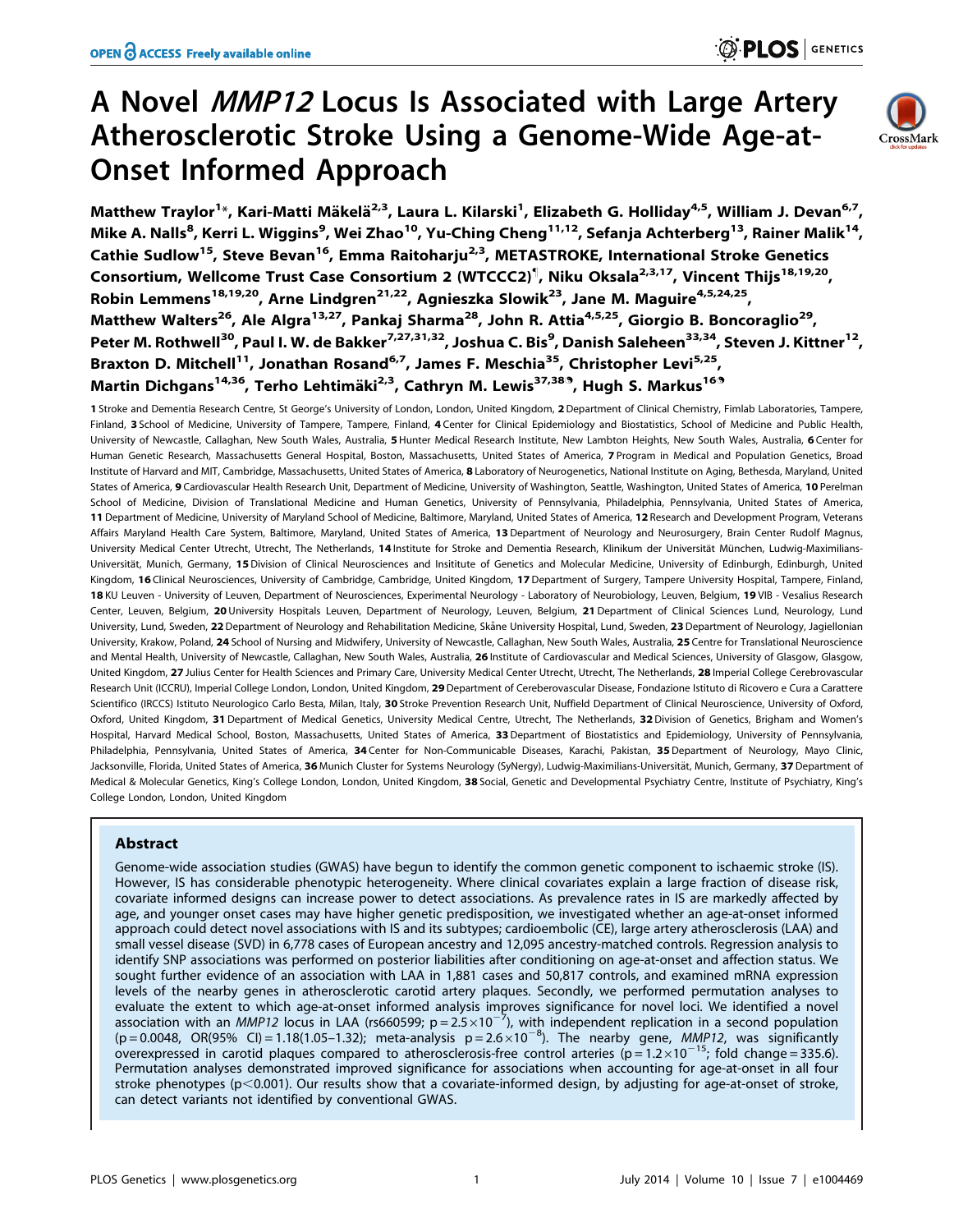Citation: Traylor M, Mäkelä K-M, Kilarski LL, Holliday EG, Devan WJ, et al. (2014) A Novel MMP12 Locus Is Associated with Large Artery Atherosclerotic Stroke Using a Genome-Wide Age-at-Onset Informed Approach. PLoS Genet 10(7): e1004469. doi:10.1371/journal.pgen.1004469

**Editor:** Timothy M. Frayling, University of Exeter Medical School, United Kingdom

#### Received December 21, 2013; Accepted May 14, 2014; Published July 31, 2014

This is an open-access article, free of all copyright, and may be freely reproduced, distributed, transmitted, modified, built upon, or otherwise used by anyone for any lawful purpose. The work is made available under the Creative Commons CC0 public domain dedication.

Funding: The principal funding for this study was provided by the Wellcome Trust, as part of the Wellcome Trust Case Control Consortium 2 project (085475/B/ 08/Z and 085475/Z/08/Z and WT084724MA). HSM is supported by an NIHR Senior Investigator award and the NIHR Biomedical Research Centre at Cambridge. We acknowledge support from the National Institutes of Health Research Biomedical Research Centre at Guy's and St Thomas' NHS Foundation Trust in partnership with King's College London. The views expressed are those of the author(s) and not necessarily those of the NHS, the NIHR, or the Department of Health. The PROMISe Study (The Netherlands) was made possible, in part, by a Complementation Grant to PIWdB from the Biobanking and Biomolecular Resources Research Infrastructure in the Netherlands (BBMRI-NL). SA is supported in part by a grant from the Netherlands Heart Foundation (grant no. 2005B031) and a grant from the Dutch Brain Foundation (project 2008(1).10). The Australian Stroke Genetics Collaboration (ASGC) Australian population control data was derived from the Hunter Community Study. We also thank the University of Newcastle for funding and the men and women of the Hunter region who participated in this study. This research was funded by grants from the Australian National and Medical Health Research Council (NHMRC Project Grant ID: 569257), the Australian National Heart Foundation (NHF Project Grant ID: G 04S 1623), the University of Newcastle, the Gladys M Brawn Fellowship scheme and the Vincent Fairfax Family Foundation in Australia. EGH is supported by the Australian NHMRC Fellowship scheme. The Genetics of Early Onset Stroke (GEOS) Study, Baltimore, USA was supported by the National Institutes of Health Genes, Environment and Health Initiative (GEI) Grant U01 HG004436, as part of the GENEVA consortium under GEI, with additional support provided by the Mid-Atlantic Nutrition and Obesity Research Center (P30 DK072488); and the Office of Research and Development, Medical Research Service, and the Baltimore Geriatrics Research, Education, and Clinical Center of the Department of Veterans Affairs. Genotyping services were provided by the Johns Hopkins University Center for Inherited Disease Research (CIDR), which is fully funded through a federal contract from the National Institutes of Health to the Johns Hopkins University (contract number HHSN268200782096C). Assistance with data cleaning was provided by the GENEVA Coordinating Center (U01 HG 004446; PI Bruce S Weir). Study recruitment and assembly of datasets were supported by a Cooperative Agreement with the Division of Adult and Community Health, Centers for Disease Control and by grants from the National Institute of Neurological Disorders and Stroke (NINDS) and the NIH Office of Research on Women's Health (R01 NS45012, U01 NS069208-01). The Heart and Vascular Health Study (HVH) research reported in this article was funded by NHLBI grants R01 HL085251 and R01 HL073410 The Ischemic Stroke Genetics Study (ISGS)/Siblings With Ischemic Stroke Study (SWISS) study was supported in part by the Intramural Research Program of the National Institute on Aging, NIH project Z01 AG-000954-06. ISGS/SWISS used samples and clinical data from the NIH-NINDS Human Genetics Resource Center DNA and Cell Line Repository (<http://ccr.coriell.org/ninds>), human subjects protocol numbers 2003-081 and 2004-147. ISGS/ SWISS used stroke-free participants from the Baltimore Longitudinal Study of Aging (BLSA) as controls. The inclusion of BLSA samples was supported in part by the Intramural Research Program of the National Institute on Aging, NIH project Z01 AG-000015-50, human subjects protocol number 2003-078.The ISGS study was funded by NIH-NINDS Grant R01 NS-42733 (JFM, P.I.). The SWISS study was funded by NIH-NINDS Grant R01 NS-39987 (JFM, P.I.). This study utilized the highperformance computational capabilities of the Biowulf Linux cluster at the NIH (<http://biowulf.nih.gov>). The MGH Genes Affecting Stroke Risk and Outcome Study (MGH-GASROS) GASROS was supported by The National Institute of Neurological Disorders and Stroke (U01 NS069208), the American Heart Association/Bugher Foundation Centers for Stroke Prevention Research 0775010N, the National Institutes of Health and National Heart, Lung, and Blood Institute's STAMPEED genomics research program (R01 HL087676) and a grant from the National Center for Research Resources. The Broad Institute Center for Genotyping and Analysis is supported by grant U54 RR020278 from the National Center for Research resources. Milano - Besta Stroke Register Collection and genotyping of the Milan cases within CEDIR were supported by Annual Research Funding of the Italian Ministry of Health (Grant Numbers: RC 2007/LR6, RC 2008/LR6; RC 2009/LR8; RC 2010/ LR8). FP6 LSHM-CT-2007-037273 for the PROCARDIS control samples. The Wellcome Trust Case-Control Consortium 2 (WTCCC2) The principal funding for the WTCCC2 stroke study was provided by the Wellcome Trust, as part of the Wellcome Trust Case Control Consortium 2 project (085475/B/08/Z and 085475/Z/08/Z and WT084724MA). The Stroke Association provided additional support for collection of some of the St George's, London cases. The Oxford cases were collected as part of the Oxford Vascular Study which is funded by the Medical Research Council, Stroke Association, Dunhill Medical Trust, National Institute of Health Research (NIHR) and the NIHR Biomedical Research Centre, Oxford. PMR has a Wellcome Trust Senior Investigator Award and an NIHR Senior Investigator Award. The Edinburgh Stroke Study was supported by the Wellcome Trust (clinician scientist award to CS), and the Binks Trust. Sample processing occurred in the Genetics Core Laboratory of the Wellcome Trust Clinical Research Facility, Western General Hospital, Edinburgh. This work was supported by grants received from the German Federal Ministry of Education and Research (BMBF) in the context of the e:Med program (e:AtheroSysMed) and the FP7 European Union project <CVgenes@target> (261123) to Martin Dichgans. Much of the neuroimaging occurred in the Scottish Funding Council Brain Imaging Research Centre ([www.sbirc.ed.](www.sbirc.ed.ac.uk) [ac.uk\)](www.sbirc.ed.ac.uk), Division of Clinical Neurosciences, University of Edinburgh, a core area of the Wellcome Trust Clinical Research Facility and part of the SINAPSE (Scottish Imaging Network – A Platform for Scientific Excellence) collaboration ([www.sinapse.ac.uk\)](www.sinapse.ac.uk), funded by the Scottish Funding Council and the Chief Scientist Office. Collection of the Munich cases and data analysis was supported by the Vascular Dementia Research Foundation. This work made use of data and samples generated by the 1958 Birth Cohort (NCDS). Access to these resources was enabled via the 58READIE Project funded by Wellcome Trust and Medical Research Council (grant numbers WT095219MA and G1001799). A full list of the financial, institutional and personal contributions to the development of the 1958 Birth Cohort Biomedical resource is available at [http://www2.le.ac.uk/projects/birthcohort.](http://www2.le.ac.uk/projects/birthcohort) Tampere Vascular Study (TVS) was supported by the European Union 7th Framework Programme funding for the AtheroRemo project [201668], the Finnish Foundation of Cardiovascular Research (TL), the Finnish Cultural Foundation, the Tampere Tuberculosis Foundation, the Emil Aaltonen Foundation (NO & TL), the Tampere University Hospital Medical Fund (grant 9M048 and 9N035) and the the Foundation of Clinical Chemistry. Immunochip case data for UK, Polish, Belgian, German and Swedish cohorts was genotyped by the Sanger Centre, Cambridge, UK as part of the Wellcome Trust Case Control Consortium 2 project (085475/B/08/Z and 085475/Z/08/Z and WT084724MA), as were the UK and Polish control cohorts. German Control Genotypes was provided through the POPGEN Consortium. Swedish Immunochip Control Samples wereprovided by the Swedish SLE network and the Uppsala Bioresource. Belgian Immunochip Control Sample Genotypes were provided through the efforts of the International Multiple Sclerosis Genetics Consortium (IMSGC). The funders had no role in study design, data collection and analysis, decision to publish, or preparation of the manuscript.

Competing Interests: The authors have declared that no competing interests exist.

\* Email: mtraylor@sgul.ac.uk

**.** These authors contributed equally to this work

" Members of Wellcome Trust Case Consortium 2 are listed in the Text S1.

# Introduction

Genome-wide association studies (GWAS) in ischaemic stroke have begun to identify the common genetic variants that confer risk of the disease. However, there is considerable heterogeneity present in stroke phenotypes: GWAS analyses have primarily looked at the three main subtypes; cardioembolic (CE), large artery atherosclerosis (LAA) and small vessel disease stroke (SVD). Within these subtype analyses, numbers of cases are smaller, but the expectation is that the effects of SNPs identified within the subtypes will be considerably larger. Indeed, all validated GWAS SNPs for ischaemic stroke to date have been stroke subtypespecific [1,2,3,4,5], indicating the importance of subtyping of cases.

Clinical risk factors are important in stroke; as many as 77% of first-ever stroke patients are hypertensive [6], and other factors such as diabetes mellitus and elevated serum cholesterol confer a considerable proportion of disease risk [7]. These risk factors increase in prevalence in older age groups, suggesting older stroke patients may have a reduced stroke-specific genetic contribution.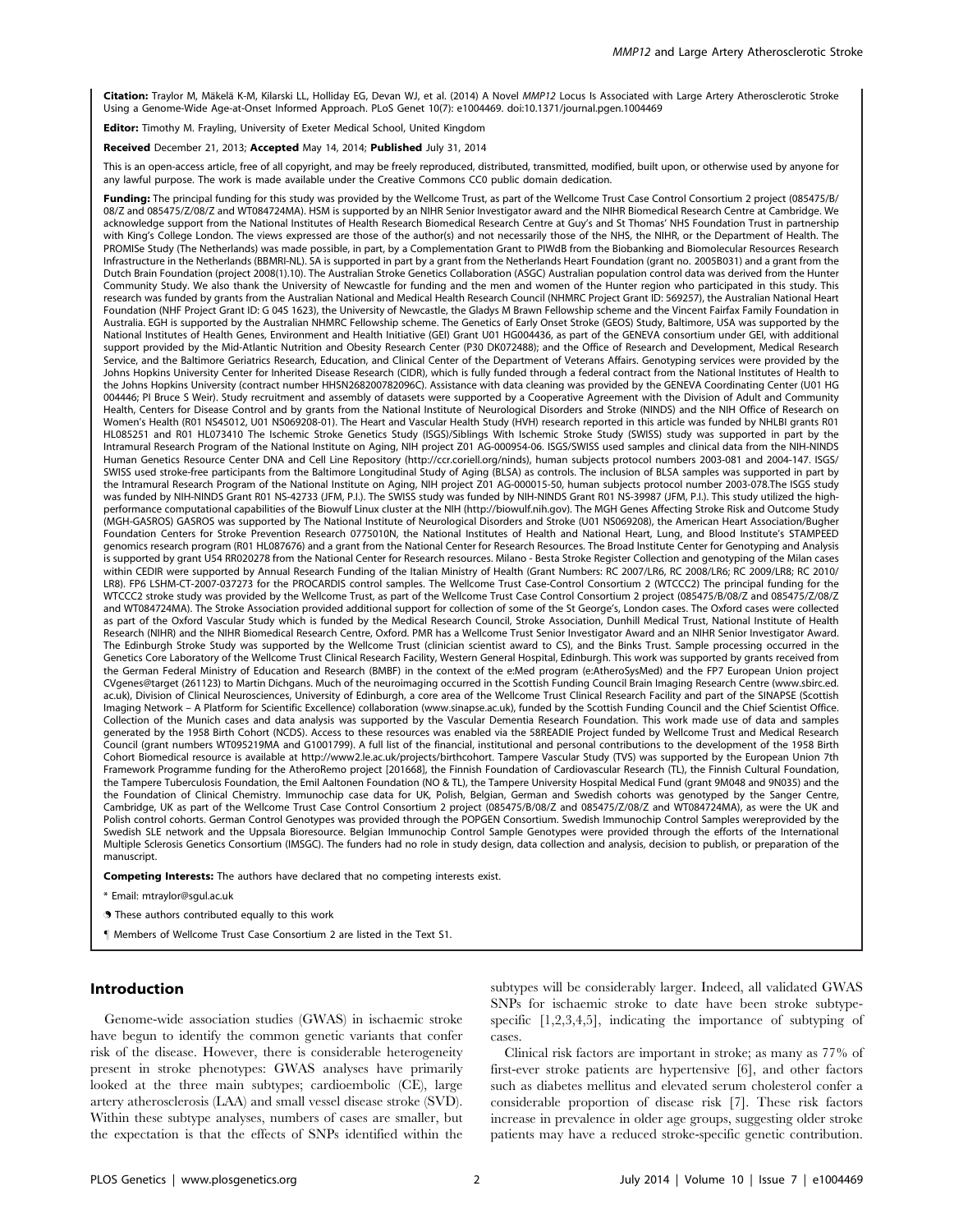#### Author Summary

Ischaemic stroke places an enormous burden on global healthcare. However, the disease processes that lead to stroke are not fully understood. Genome-wide association studies have recently established that common genetic variants can increase risk of ischaemic stroke and its subtypes. In this study, we aimed to identify novel genetic associations with ischaemic stroke and its subtypes by addressing the fact that younger onset cases may have a stronger genetic component, and using this information in our analyses. We identify a novel genetic variant on chromosome 11 (rs660599), which is associated with increased risk of large artery stroke. We also show that mRNA expression of the nearest gene (MMP12) is higher in arteries with the disease process underlying large artery stroke (atherosclerosis). Finally, we evaluate our novel analysis approach, and show that our method is likely to identify further associations with ischaemic stroke.

Indeed, IS is uncommon in individuals below middle age, but increases greatly in prevalence beyond the age of 65 [8], with a lifetime risk of 1 in 5 for women and 1 in 6 for men [9].

Under the assumptions of the liability threshold model, the low prevalence of IS in younger age ranges suggests that individuals who do suffer strokes in this age group are likely to have an increased genetic predisposition. This is supported by family history data; with stronger family history seen in younger onset cases [10,11,12], and twin studies [13], which suggest that early onset cases may have higher heritability. We recently showed stronger effects for all stroke-associated SNPs in younger age groups, found evidence genome-wide that a significant number of SNPs show stronger association p-values when the oldest cases are removed, and showed increased pseudoheritability estimates for younger onset cases in certain stroke subtypes, thereby supporting this hypothesis [14]. However, the question of how best to integrate this information into GWAS analyses of ischaemic stroke remains unanswered. Previous GWAS have analysed younger subsets of ischaemic stroke cases [1,15], but this approach may not be optimal for existing GWAS datasets if the increase in odds ratios for SNPs in younger cases are not sufficient to justify discarding a large proportion of the ascertained cases. All previous young onset analyses have been restricted to all ischaemic stroke cases versus controls; this may be particularly relevant given that all known loci for ischaemic stroke to date are for stroke subtypes [16].

A recent publication [17], outlined a novel method of informing genetic association analyses on important clinical covariates. Using the liability threshold model in conjunction with estimates of disease prevalence for individuals with specific clinical covariates, the method estimates posterior disease liabilities for each individual in a GWAS, and uses these liabilities in regression analyses to test for association with genome-wide SNPs. This approach avoids issues due to multiple testing across age-at-onset thresholds, and provides a simple solution that is rooted is previous epidemiological research. In the present study, we extend the clinical covariate informed analysis approach to imputed genotypes, informing our analyses on the age-at-onset to identify novel variants associated with IS. We perform a genome-wide analysis with four stroke phenotypes (IS, CE, LAA, SVD), and then determine the utility of the approach in ischaemic stroke GWAS, testing whether SNPs increase in significance.

# Results

#### Association analysis

We performed age-at-onset informed association analysis for a total of 6,778 ischaemic stroke cases and 12,095 controls across four ischaemic stroke phenotypes; all IS and the three major subtypes: CE, LAA, and SVD (Table 1); with 1,637, 1,316, and 1,108 cases in the CE, LAA and SVD analyses respectively. With the exception of the young Milanese cohort, the age-at-onset distributions were similar in all cohorts (Table S3).

We identified a group of twenty SNPs proximal to MMP3 and MMP12 on chromosome 11 in the LAA subtype that met our criteria for replication. The strongest associated of these was rs662558 (p =  $1.4 \times 10^{-7}$ ), a SNP that is in 1000 Genomes, but not HapMap II. Therefore, to enable replication in existing METAS-TROKE datasets, which were imputed to HapMap II, we selected the most strongly associated SNP from the HapMap II panel, which was in perfect LD with the lead SNP in our discovery metaanalysis (rs660599: uninformed,  $p = 1.6 \times 10^{-6}$ ; informed,  $p = 2.5 \times 10^{-7}$ ; Figure 1) [16]. We found no evidence of between-study heterogeneity at either SNP (Cochran's Q  $p = 0.22$  and  $p = 0.19$  for rs662558 and rs660599, respectively). The evidence of an age-at-onset effect at  $rs660599$  was  $p = 0.011$ (from permutations). We calculated age-at-onset quartiles for all large artery stroke cases from the discovery cohorts, and used these to evaluate this region at different age-at-onset thresholds. The median age-at-onset was 71 years, and the interquartile range was between 61 and 78 years. Post-hoc analyses of rs660599 in the discovery cohorts using logistic regression (full details in Text S2) showed considerably stronger associations in younger age-at-onset quantiles  $(Q1; OR(95\% CI) = 1.83 (1.46-2.30), Q1-Q2; 1.56$ (1.33–1.83), Q1–Q3; 1.30 (1.14–1.49), Q1–Q4; 1.30 (1.15–1.46)). No other regions met our criteria for replication.

#### Replication analysis

The associated locus was evaluated in a further 1,881 large artery stroke cases and ancestry matched controls in 9 cohorts from METASTROKE (Table 2). We found evidence for replication of the SNP (rs660599) in all large artery stroke cases of European Ancestry ( $p = 0.0048$ , OR( $95\%$  CI) = 1.18(1.05–1.32)). Combining this result with the discovery p-value gave a genome-wide significant p-value of  $2.6 \times 10^{-8}$  (Table 3). Secondly, we used the Han and Eskin random effects meta-analysis approach to evaluate the association [18] after including a further 355 cases and 1,390 controls of Pakistani ancestry. The evidence for replication in this sample was p = 0.0063, giving an overall p-value of  $3.4\times10^{-8}$ . Ageat-onset information was available across all age-at-onset quantiles for a subset of the replication studies (1,240 cases, 9,238 controls; ASGC, HVH, ISGS/SWISS, MGH-GASROS, Utrecht). We evaluated the SNP (rs660599) in these studies at different age-atonset quantiles using logistic regression, meta-analysing as previously. We again found the strongest effects in the youngest age quantile, consistent with a stronger effect in younger onset cases (Q1; OR(95% CI) = 1.27(1.02–1.57), Q1–Q2; 1.18(1.00–1.39), Q1–Q3; 1.22(1.05–1.40), Q1–Q4; 1.22(1.07–1.41)).

# mRNA expression in carotid plaques

mRNA expression of the two proximal genes, MMP3 and MMP12 was analysed from 29 carotid, 15 abdominal aorta, 24 femoral plaques, and 28 atherosclerosis free left internal thoracic artery controls. MMP12 expression was upregulated in carotid plaques compared with left internal thoracic artery controls  $(P=1.2\times10^{-15}$ ; fold change [FC] = 335.6). It was also upregulated in femoral plaques ( $P = 3.2 \times 10^{-14}$ ;  $FC = 306.0$ ) and abdominal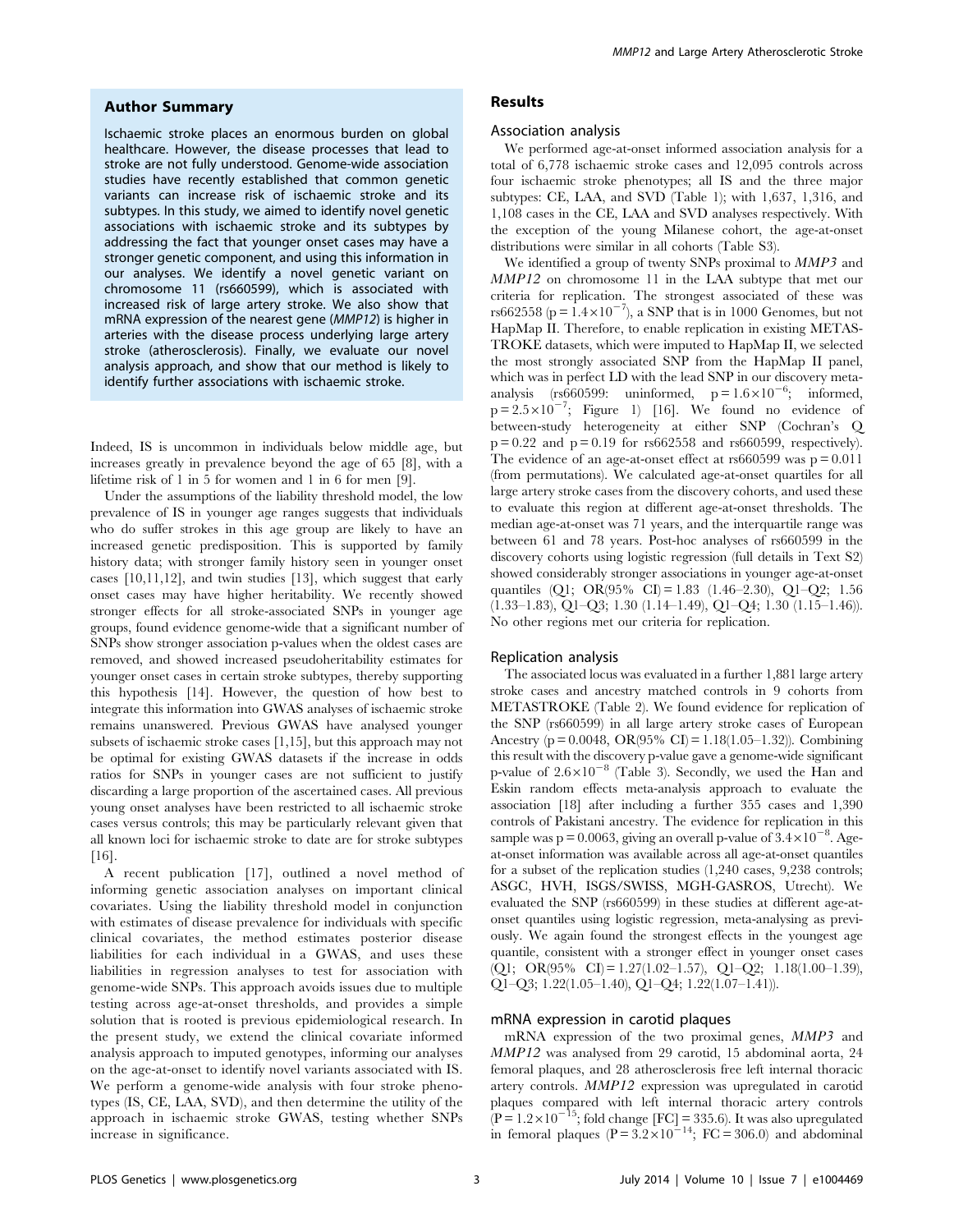| <b>Study Population</b> | IS    | CE    | <b>LAA</b> | <b>SVD</b>               | <b>Controls</b> |
|-------------------------|-------|-------|------------|--------------------------|-----------------|
| Belgium - Immunochip    | 396   | 147   | 57         | 49                       | 319             |
| Germany-Immunochip      | 421   | 127   | 101        | $\overline{\phantom{a}}$ | 2,355           |
| Krakow - Immunochip     | 384   | 119   | 33         | 28                       | 255             |
| Sweden - Immunochip     | 796   | 246   | 56         | 183                      | 997             |
| UK - Immunochip         | 867   | 130   | 152        | 257                      | 1,790           |
| Germany - WTCCC2        | 1,174 | 330   | 346        | 106                      | 797             |
| UK - WTCCC2             | 2,374 | 474   | 498        | 460                      | 5,175           |
| Milano                  | 366   | 64    | 73         | 25                       | 407             |
| Total (Discovery)       | 6,778 | 1,637 | 1,316      | 1,108                    | 12,095          |

Table 1. Sample size of discovery populations.

IS, all ischaemic stroke; CE, cardioembolic stroke; LAA, large artery stroke; SVD, small vessel disease. doi:10.1371/journal.pgen.1004469.t001

plaques  $(P = 5.0 \times 10^{-11}$ ; FC = 399.3) compared with controls. Conversely, MMP3 was not significantly overexpressed in carotid, femoral or abdominal plaques versus controls  $(p>0.05)$ .

### Regulatory information from ENCODE

Eight SNPs were identified that were perfect proxies  $(r^2 = 1)$ with the associated SNP (rs660599) in the region. Seven of the SNPs were in an intergenic region between MMP3 and MMP12, while one fell within an intron of MMP12. We investigated the evidence that any of these SNPs are functional variants using RegulomeDB [19]. Of the eight SNPs, we found strong evidence that one of these SNPs (rs586701) affects binding. The SNP overlaps both CHIP-seq and DNA-seq peaks from ENCODE analyses, indicating that there is open chromatin in the region, and therefore that the SNP is likely to be functional. There is also evidence from a separate CHIP-seq analysis that the SNP affects protein binding [20], and evidence from multiple sources that the SNP overlaps a predicted motif [21,22,23]. Histone modifications were observed in CHIP-seq experiments from ENCODE in a number of cells types, including Human umbilical vein endothelial (Huvec) cells. Two other SNPs (rs17368582, rs2276109) in moderate LD with the associated SNP  $(r^2 = 0.64)$  have been previously shown to directly influence MMP12 expression by affecting the affinity of an AP-1 binding site in the MMP12 promoter region [24,25]. Using RegulomeDB, we found further evidence from ENCODE that one of these SNPs (rs2276109) is indeed functional, giving evidence that the associated locus in this analysis is likely to affect MMP12 expression through altered





Figure 1. LocusZoom plot of *MMP12* association using age-at-onset informed approach. SNPs are colored based on their correlation (r<sup>2</sup>) with the labeled top SNP, which has the smallest P value in the region. The fine-scale recombination rates estimated from 1000 Genomes (EUR) data are marked in light blue, with genes marked below by horizontal blue lines. Arrows on the horizontal blue lines show the direction of transcription, and rectangles are exons. SNP p-values are from the discovery meta-analysis only with the exception of rs660599, for which the given p-value indicates the overall evidence for association from the discovery and replication cohorts. doi:10.1371/journal.pgen.1004469.g001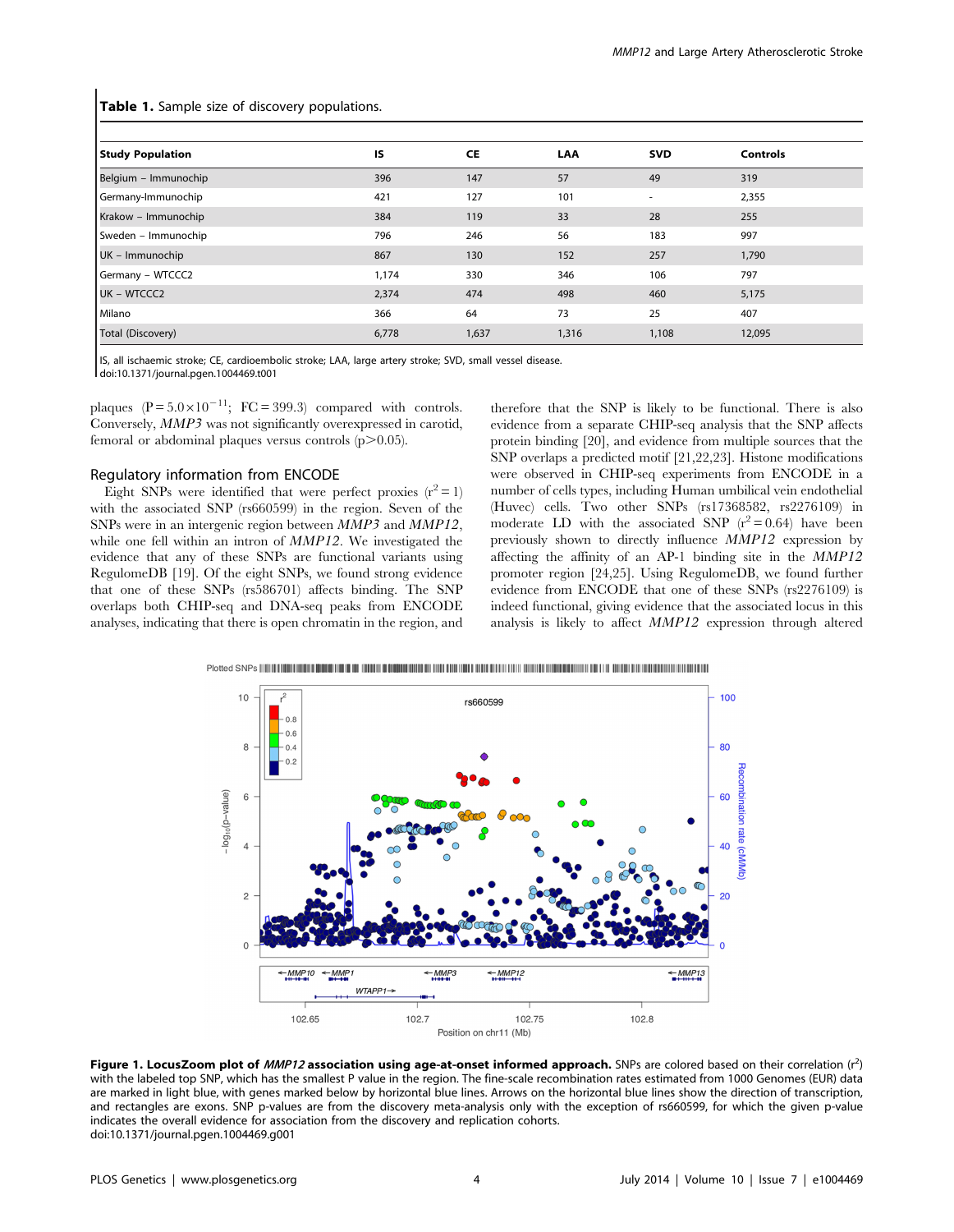| <b>Study Population</b> | $LAA$ (age $<$ 61)       | $LAA$ (age $<$ 71)       | $LAA$ (age $<$ 78)       | LAA (all ages) IS |       | <b>Controls</b> |
|-------------------------|--------------------------|--------------------------|--------------------------|-------------------|-------|-----------------|
| <b>ARIC</b>             |                          | $\overline{\phantom{a}}$ | $\overline{\phantom{a}}$ | 31                | 385   | 8,803           |
| ASGC                    | 81                       | 179                      | 277                      | 421               | 1,162 | 1,244           |
| deCODE                  | $\overline{\phantom{a}}$ | $\overline{a}$           | $\overline{\phantom{a}}$ | 255               | 2,391 | 26,970          |
| <b>GEOS</b>             | $\overline{\phantom{a}}$ | ٠                        |                          | 37                | 448   | 498             |
| <b>HVH</b>              | 18                       | 39                       | 63                       | 71                | 566   | 2,072           |
| ISGS/SWISS              | 84                       | 130                      | 179                      | 217               | 1,070 | 1,370           |
| MGH-GASROS (Affymetrix) | 31                       | 60                       | 79                       | 102               | 485   | 3,030           |
| MGH-GASROS (Illumina)   | 22                       | 47                       | 59                       | 68                | 296   | 377             |
| PROMISe                 | 134                      | 230                      | 301                      | 324               | 556   | 1,145           |
| RACE                    | ٠                        | ٠                        | $\sim$                   | 355               | 1,390 | 5,308           |
| Total (Replication)     | 370                      | 685                      | 958                      | 1,881             | 8,749 | 50,817          |

Table 2. Sample size of replication populations.

LAA, large artery stroke; IS, all ischaemic stroke; ARIC, the Atherosclerosis Risk in communities study; ASGC, the Australian Stroke Genetics collaboration; deCODE, deCODE genetics; GEOS, the Genetics of early onset stroke study; HVH, the heart and vascular health study; ISGS/SWISS, the Ischaemic stroke genetics study/Siblings with Ischaemic stroke study; MGH-GASROS, Massachusetts General Hospital – Genetics affecting stroke risk and outcome; PROMISe, Prognostic modeling in ischaemic stroke study [55]; RACE, Risk Assessment of Cerebrovascular Events study. For further details of these populations please see the original METASTROKE publication [16]. doi:10.1371/journal.pgen.1004469.t002

transcription. Detailed results for all analysed SNPs are given in Table S1. Additionally, we investigated if these SNPs (rs17368582, rs2276109, rs586701) were associated with MMP12 expression in tissues from the GTEx project [26]. However, we could not confirm an association with MMP12 expression in any relevant tissues  $(p>0.4$  in whole blood, tibial artery, aortic artery).

#### Evaluation of age-at-onset informed approach

Finally, we evaluated the overall utility of the age-at-onset informed approach in permutation analyses for SNPs that met pvalue thresholds in the case control discovery data set. We generated 1000 permutations of age-at-onset within each centre, and performed age-at-onset informed analysis and subsequent meta-analysis for these SNPs, in the relevant stroke subtype.

We compared the sum of the meta-analysis Z scores from all SNPs with  $p<0.05$  in the observed age at onset informed metaanalysis with those from permutations. At this p-value selection threshold, we found strong evidence  $(p<0.001)$  for genome-wide age-at-onset effects in each of the stroke phenotypes, with consistently increased summed Z scores in the observed age-atonset informed meta-analysis compared to the permutations (Figure 2, red points, right hand axis). These results suggest that many of the risk variants for each stroke subphenotype have a higher frequency in younger onset cases. As the p-value selection

threshold decreased, the summed Z score statistic became less significant in each stroke type, possibly reflecting lower overall power when fewer SNPs are included, even as these SNPs may have larger average effects. Further details are seen from the median proportion of SNPs more significant in the age-at-onset informed analysis than in the permutations (Figure 2, blue points, left hand axis). For CE and LAA stroke, the proportions increased with more stringent p-value thresholds (from 52.1% to 56.3% for  $p<0.05$  and  $p<0.00005$  thresholds in CE, and from 51.4% to 56.0% for  $p<0.05$  and  $p<0.00005$  thresholds in LAA). Interestingly, in the all ischaemic stroke analysis the median proportion of SNPs more significant in the observed results than permutations dropped from 55.1% for SNPs with  $p<0.05$  to 49.2% for only  $SNPs$  with  $p<0.00005$ . This result may indicate a reduced proportion of true associations at stricter p-value thresholds for all ischaemic stroke compared to the subtypes, which is consistent with the observation that all common variants associated with stroke are for stroke subtypes, rather than for the phenotype of all ischaemic stroke [16].

The previously reported GWAS associations from a recent ischaemic stroke meta-analysis (9p21, HDAC9, PITX2, ZFHX3) were all found to be more significant using the age-at-onset informed approach than the uninformed analysis (Figure 3). The increase in significance ranged from over half an order of

Table 3. Evidence for association of A allele of rs660599 (chromosome 11; Base position 102,234,967) with large artery atherosclerotic stroke and all ischaemic stroke.

| <b>Subtype</b> | <b>SNP</b>        | <b>RAF</b>        | p-value (discovery)  | OR (95% CI) (EUR<br>replication) | p-value (EUR<br>replication, overall) | p-value (ALL<br>replication, overall) |
|----------------|-------------------|-------------------|----------------------|----------------------------------|---------------------------------------|---------------------------------------|
| LAA            | rs660599          | 0.19              | $2.5 \times 10^{-7}$ | $1.18(1.05 - 1.32)$              | 0.0048, $2.6 \times 10^{-8}$          | 0.0063, $3.4 \times 10^{-8}$          |
| l is           | $^{\prime\prime}$ | $^{\prime\prime}$ | $3.2 \times 10^{-4}$ | $1.05(1.00-1.11)$                | 0.050, $1.9\times10^{-4}$             | 0.098, $3.6 \times 10^{-4}$           |
| CE             | $\prime$          | $^{\prime\prime}$ | 0.13                 | $\overline{\phantom{a}}$         |                                       |                                       |
| <b>SVD</b>     | $^{\prime\prime}$ | $^{\prime\prime}$ | 0.30                 | $\sim$                           | -                                     | -                                     |

LAA, large artery stroke; IS, all ischaemic stroke; SNP, single nucleotide polymorphism; RAF, risk allele frequency; OR, odds ratio; 95% CI, 95% confidence interval; EUR, meta-analysis in individuals of European ancestry alone; ALL, trans-ethnic meta-analysis of all individuals. Forest plots of effect sizes and standard errors for each replication centre are given in Figures S3, S4.

doi:10.1371/journal.pgen.1004469.t003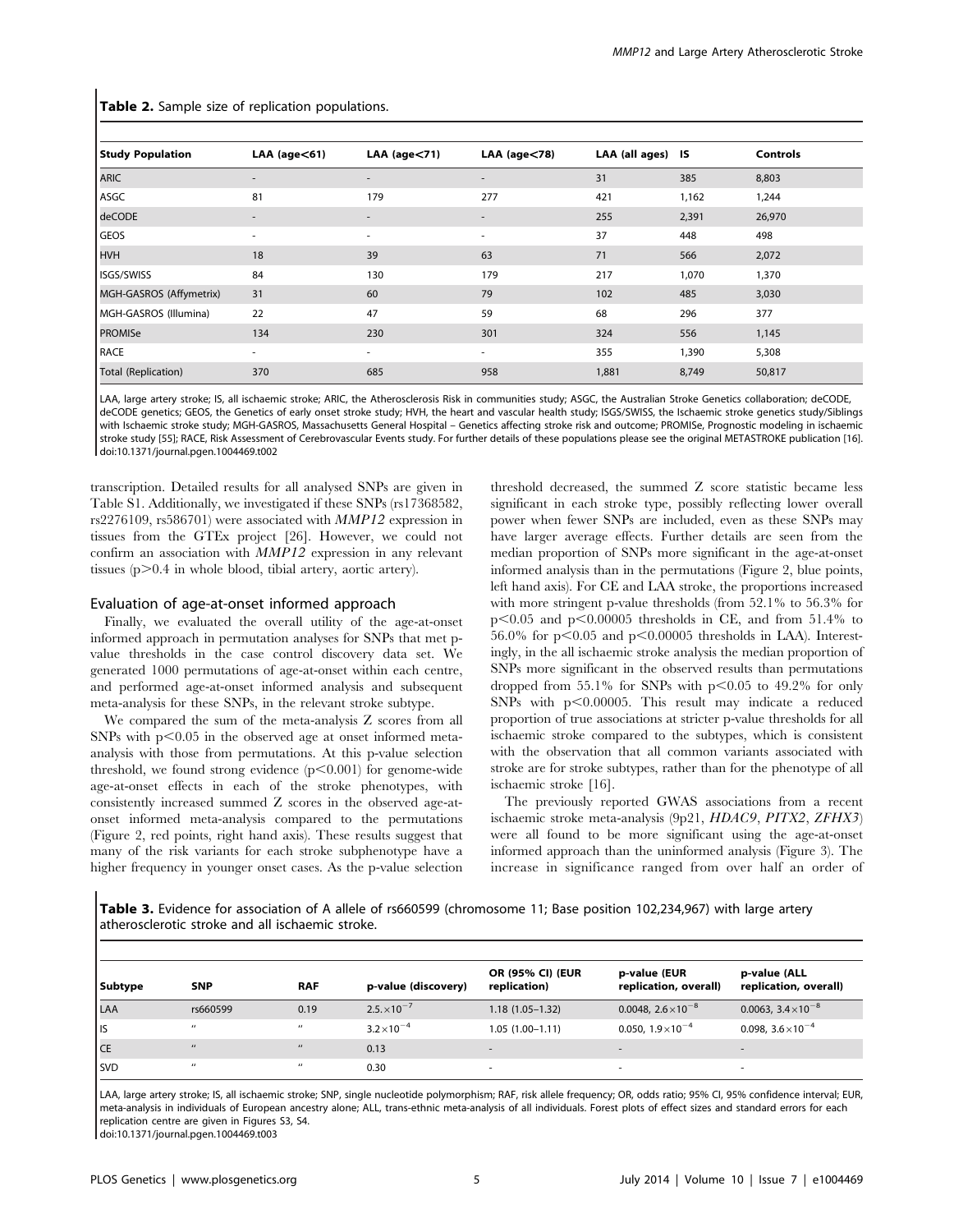

Figure 2. Evaluation of evidence genome-wide for SNPs exhibiting greater significance using the age-at-onset informed approach compared to permutations. -log10(p value) from permutations for evidence of age-at-onset effect at given SNP p-value selection threshold shown in red; median proportion of SNPs (with IQR) more significant in observed age-at-onset informed meta-analysis compared to permutations shown in blue; horizontal line at  $p = 0.05$  in red; horizontal line at median proportion of SNP = 0.5 in blue; IS, all ischaemic stroke; CE, cardioembolic stroke; LAA, large artery atherosclerotic stroke; SVD, small vessel disease. See Table S5 for number of SNPs included at each p-value selection threshold.

doi:10.1371/journal.pgen.1004469.g002

magnitude  $(7.9 \times 10^{-9}$  to  $1.5 \times 10^{-9}$  for rs879324 in ZFHX3, CE), to under half an order of magnitude  $(5.7\times10^{-9}$  to  $2.5 \times 10^{-9}$  for rs2107595 in HDAC9, LVD). To ensure these analysis methods were comparable, we calculated genomic inflation factors and plotted QQ-plots. These were similar in the standard and the age-at-onset informed approach (Table S4, Figure S1, S2). For these four associated SNPs, we further used the permuted data sets to assess the observation of increased significance in the age-at-onset informed analysis. We compared the observed meta-analysis p-value to those from the permutations, generating an empirical p-value by dividing the number of permutations more significant than the observed results by the number of permutations. In LAA stroke, we observed a significant age-at-onset effect  $(p = 0.018,$ 0.011 and 0.002 for the HDAC9, MMP12 and 9p21 associated SNPs in Figure 3, respectively). Similarly, for CE, we observed a significant age-at-onset effect for rs879324  $(ZFHX3, p = 0.026)$ , and a near-significant effect in rs6843082 ( $PITX2$ ,  $p = 0.081$ ). This result provides further evidence that risk variants associated with ischaemic stroke subtypes have a stronger role in younger onset cases, and suggests that the ageat-onset informed approach will produce improved significance when the magnitude of genetic effects are stronger in younger onset cases.

# Discussion

We used a large GWAS dataset to evaluate the utility of an ageat-onset informed analysis approach to ischaemic stroke, and to identify novel variants associated with ischaemic stroke phenotypes. We identified a novel MMP12 locus that is associated with large artery atherosclerotic stroke, and verified that the age-atonset informed approach produces improved significance for loci associated with each of the stroke phenotypes studied, as well as demonstrating that it increased the significance of four previous GWAS associations with ischemic stroke, all without systematic inflation of the test statistic. Importantly, the novel associated SNP would not have been identified using a standard logistic regression framework.

We identified a group of SNPs proximal to Matrix Metalloproteinase 12 (MMP12) that showed increased significance when using the age-at-onset informed approach. The increase in significance from the equivalent uninformed analysis was of almost an order of magnitude (from  $p = 1.6 \times 10^{-6}$  to  $p = 2.5 \times 10^{-7}$  for rs660599). We took a single SNP from this region forward for replication in an independent dataset, finding further evidence that the region is associated with large artery stroke. Two SNPs (rs17368582, rs2276109) in this LD-block have previously been shown to directly influence MMP12 expression by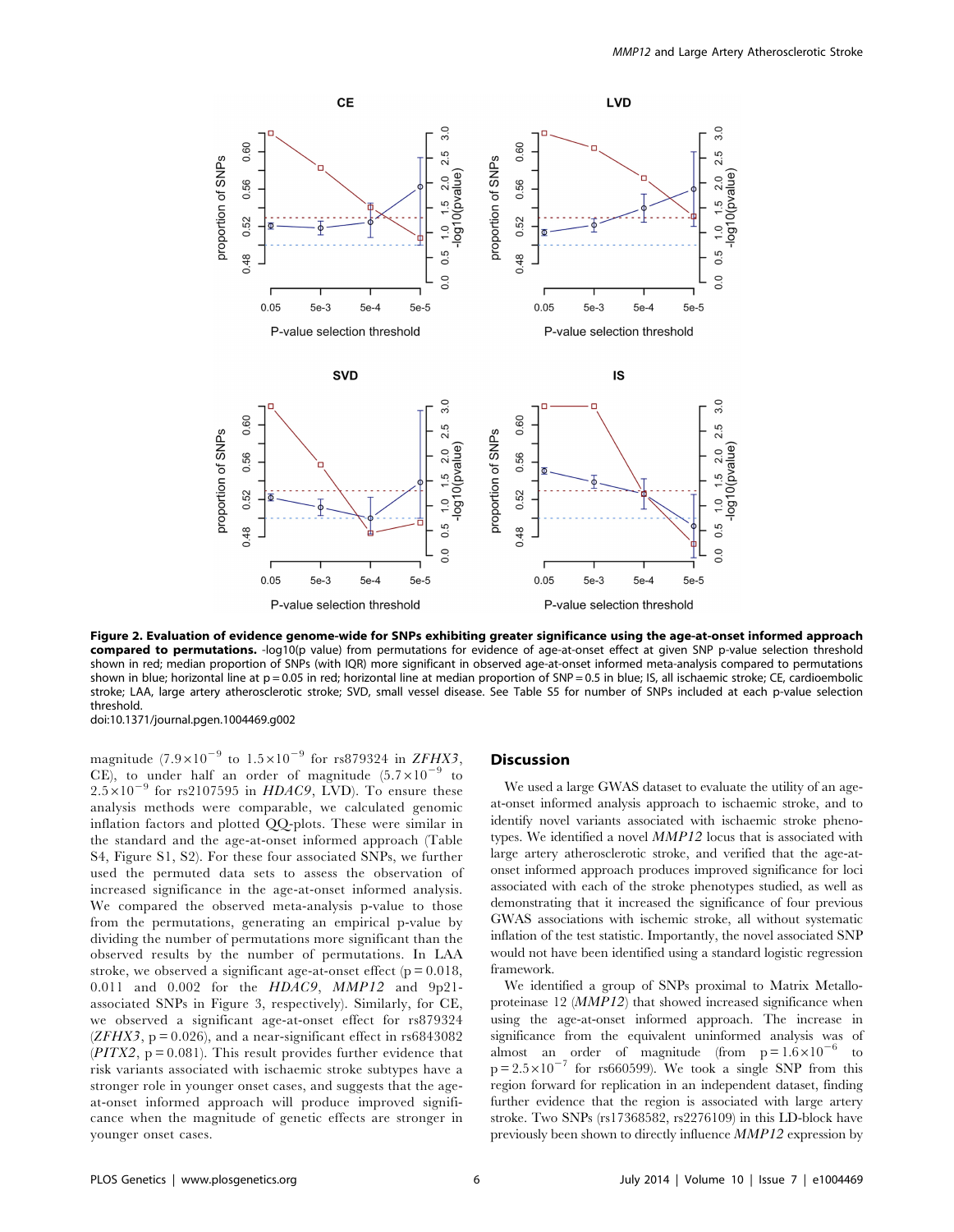

Figure 3. Meta-analysis p-values of known loci for ischaemic stroke subtypes using age-at-onset informed approach compared to uninformed approach. -log10 of p-values derived from meta-analysis of all discovery cohorts using age-at-onset informed approach (red) and uninformed approach (blue). 9p21 (rs1004638), MMP12 (rs660599) and HDAC9 (rs2107595) p-values calculated within large artery atherosclerosis subtype of stroke, PITX2 (rs6843082) and ZFHX3 (rs879324) p-values calculated with cardioembolic stroke subtype. doi:10.1371/journal.pgen.1004469.g003

affecting the affinity of an AP-1 binding site in the MMP12 promoter region [24,25], and another variant in this block (rs17361668) is associated with increased fibrinogen levels, leading to an increased risk of developing advanced carotid atherosclerotic lesions, and an increased risk of myocardial infarction. We identified a second functional candidate (rs586701), which falls within both CHIP-seq and DNA-seq peaks from ENCODE, and is in complete LD with the associated SNP in our analysis.

We investigated mRNA expression of MMP12 and MMP3 in carotid atherosclerotic plaques in individuals from the Tampere Vascular Study. MMP12 was overexpressed in diseased tissue compared to healthy controls, while no significant difference was found for the other nearby gene, MMP3. MMP12 is a member of the Matrix Metalloproteinase (MMP) family of proteases, which are capable of degrading extracellular matrix proteins, and have a prominent role in atherosclerosis. They are thought to promote macrophage invasion [27,28,29], promote angiogenesis [30], and show increased activity in atheromatous plaques [31]. MMP12 deletions are associated with smaller, more stable lesions in the brachiocephalic artery of rabbits [32], and reduced elastin degradation in the aortic arch [33], indicating that MMP12 may have a role in destabilising plaques. Studies in humans have found MMP12 is localized to the core of advanced plaques, in macrophages with decreased arginase-I expression [34], that MMP12 localizes selectively to macrophages at the borders of the lipid core [35], and that MMP12 is significantly overexpressed in ruptured plaques when compared with thick or thin cap plaques, or with plaques with pathological intimal thickening [36]. This indicates that MMP12 is likely be involved in late-stage plaque instability: our study suggests that genetic variation impacts on this process.

Secondly, we performed extensive permutation analyses to assess the utility of the age-at-onset informed approach genomewide. In each phenotype studied we found evidence that SNPs were more strongly associated using the approach than would be

expected by chance, indicating that multiple risk variants are likely to be more common in younger onset cases. The significance was strongest when more SNPs were included in the analysis, which likely reflects the cumulative impact of age-at-onset effects on many SNPs. An alternative explanation might be that the increased significance for lower p-value thresholds is the result of the cumulative effects of subtle confounding. However, this is unlikely because any subtle biases will also be present in the permutations, and should therefore not affect the significance of the results. This result supports observations from family history and prospective cohort studies, which have observed stronger effects in younger onset cases [6,11]. Furthermore, all known associations with stroke were more significant using the age-atonset informed approach. The increase in significance was around half an order of magnitude (e.g from  $p = 7.9 \times 10^{-9}$  to  $1.5 \times 10^{-9}$ for ZFHX3, Figure 2), and was significant in all but one locus, as assessed by permutation. Taken together, these results indicate that age-at-onset is an important measure to stratify stroke cases, and show that, as expected by theory [17], integrating this information into association studies is likely to increase power to identify novel loci when the relative contribution of genetic is dependent on age-at-onset.

Our study has limitations. We used imputed data from the Immunochip platform, meaning we only had access to  $\sim$ 40% of the genome across all centres. Secondly, cases were drawn from a number of international centres, meaning that despite efforts to standardize phenotyping, we cannot rule out differences in screening and clinical ascertainment.

Of complex diseases, IS has a particularly large degree of heterogeneity, exemplified by the fact that all validated associations identified to date have been within subtypes defined by clinical and radiological information. Further heterogeneity by risk factor and clinical covariate profiles is likely to exist, but the optimal method of incorporating this information into analyses remains an unanswered question. Our results indicate that a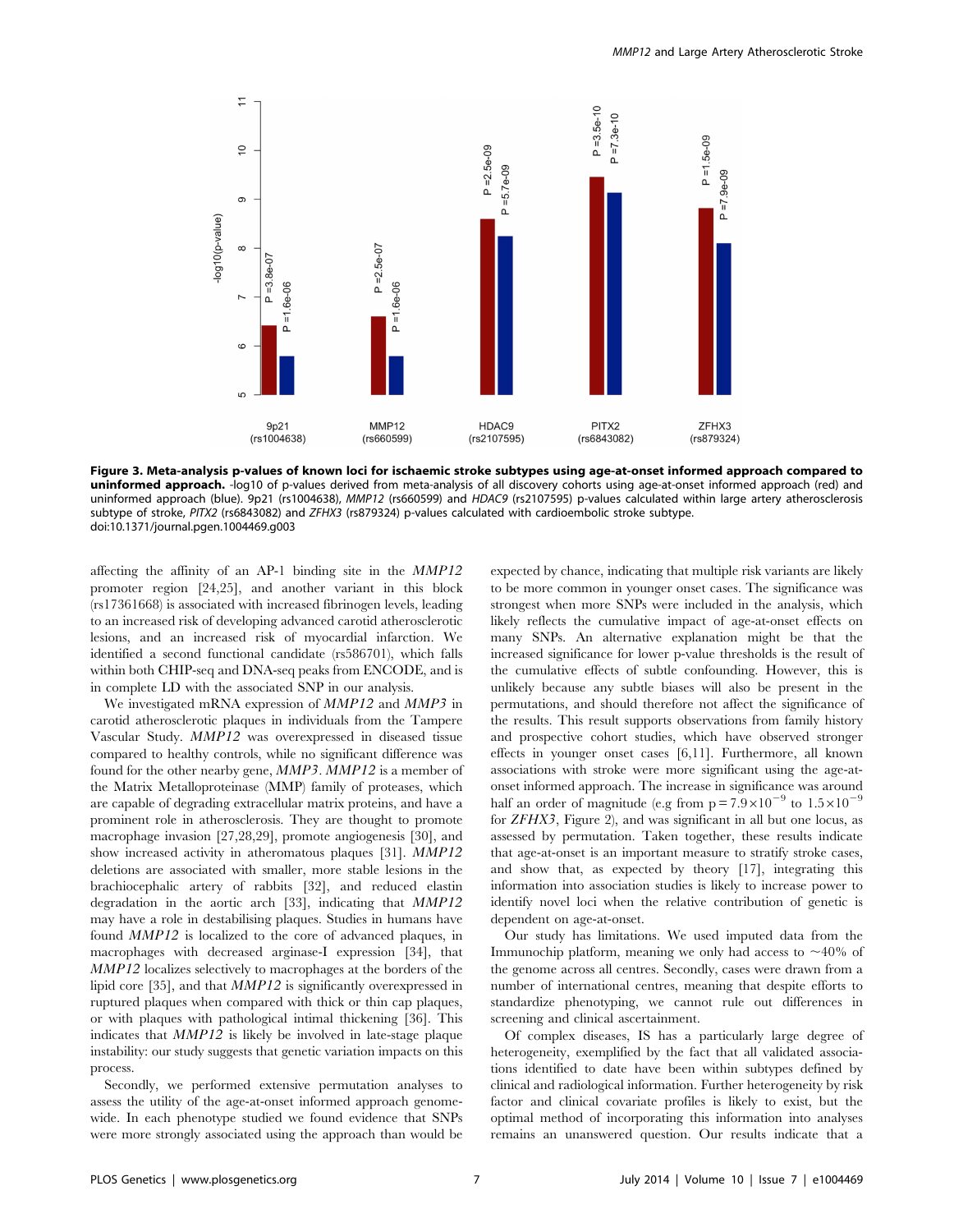covariate-informed design, conditioning on age-at-onset of stroke, can unearth further associated variants. We provide evidence for this by identifying an association with a novel MMP12 locus in large artery stroke, supported by increased mRNA expression of the implicated gene in carotid plaques. GWAS in ischaemic stroke have begun to identify the genetic component of the disease, but these results are not yet clinically useful. Our study suggests that a more refined approach to analysis of genetic data, incorporating covariate information, is an important step in this process, and will help to ensure success in future GWAS.

# Materials and Methods

#### Ethics statement

All studies were approved by their local ethics committees; all patients gave informed consent.

#### Description of datasets

The initial dataset consisted of 6,778 ischaemic stroke cases of European ancestry and 12,095 ancestry-matched controls from the Wellcome Trust Case-Control Consortium II project in ischaemic stroke [1], as well as a cohort from Milan, Italy [16]. These included 2,858 cases and 5,716 matched controls genotyped using the Immunochip platform; and 3,940 cases genotyped using either the Illumina 610 k or 660 k platforms matched with 6,379 controls genotyped on the Illumina Human 1.2M Duo (UK), Illumina Human 550 k (German) and Illumina 610 k platforms (Italian) (Table 1). The Immunochip cases were described in the previous WTCCC2 ischaemic study, where they formed the replication effort [1], as well as in a recent paper [37]. Genotyping of the five Immunochip case cohorts on the commercially available Immunochip array (Illumina, San Diego, CA, USA) was performed at the Sanger Centre, Hinxton, Cambridge UK. Swedish controls were provided and genotyped by the Swedish SLE network, Uppsala, Sweden. Belgian control samples were provided through the efforts of the International Multiple Sclerosis Genetics Consortium (IMSGC). German controls were derived from the PopGen biobank, [38]. UK controls were derived from the 1958 Birth cohort. Any of the 1958 Birth controls overlapping with those from the WTCCC2 datasets, as assessed by IBD estimates, were removed prior to analysis. Standard quality control procedures were undertaken on all centres, before centre-wise imputation to the 1000 Genomes phase 1 integrated variant set (March 2012), using IMPUTE v2.2.0 [39,40]. SNPs with poor imputation quality (info $\leq 0.3$ ) or low minor allele frequency  $(MAF<0.01)$  were discarded.

Ischemic stroke was defined as a typical clinical syndrome with radiological confirmation; ascertained cases were classified into individual stroke subtypes using the Trial of Org 10172 in acute stroke (TOAST) criteria in all centres [41]. Age-at-onset was defined as age at first hospital admission for stroke; where this information was unavailable, age at blood draw was used (7.3% of cases). The age-at-onset and gender distributions of the populations are given in Table S3. Age-at-onset quantiles were calculated from all the cases from the discovery datasets in the four stroke phenotypes (all IS and the three stroke subtypes: CE, LAA, SVD) and these were used to evaluate associated loci at different age-atonset thresholds.

# Association analysis

The prevalence of ischaemic stroke by age was obtained from a recent publication [9]; gender-specific estimates were averaged, and prevalences within each of the stroke subtypes were assumed to be approximately 20% of the overall total, similar to proportions seen in population-based studies [42]. We modeled phenotype data using a continuous unobserved quantitative trait called the disease liability, which we used to approximate the effect of age-at-onset on the liability scale, based on estimates of ischaemic stroke prevalence by age from epidemiological data (full details in Text S2). We developed two models for our analysis; one based on the prevalence rates for all ischaemic stroke cases, and secondly for the three stroke subtypes. We used these models to calculate posterior mean liabilities after conditioning on age-at-onset for the four stroke phenotypes separately. Controls were modeled in the same way, but were assumed to take the posterior mean from the lower (unaffected) portion of the distribution in the liability threshold model. Where age data was missing, individuals were assigned the median age value. Full descriptions of the models used and the formulae used to calculate posterior mean liabilities are given in Text S2. Regression was then performed on posterior liabilities by multiplying the number of samples by the squared correlation between the expected genotype dosage and posterior mean liabilities for each of the discovery cohorts in the four ischaemic stroke phenotypes (CE, LAA, SVD, IS), following a previous approach [17]. Ancestry-informative principal components were included where appropriate (6 of 8 centres), using the EIGEN-STRAT procedure [43]. All analysis was performed using the R statistical software.

The results from each centre were meta-analysed for each of the four phenotypes using Stouffer's Z-score weighted approach, as implemented in METAL [44]. Genomic control was used to correct for any residual inflation due to population stratification [45]. Between-study heterogeneity was assessed using Cochran's Q statistic. We considered only SNPs present in at least 75% of the cases, and with no evidence of heterogeneity (Cochran's Q pvalue $\geq$ 0.001). All SNPs analysed were either genotyped or imputed in both the Immunochip and the genome-wide datasets. After meta-analysis, the resulting p-values were compared with the equivalent values from an unconditioned analysis. For SNPs more significant in the age-at-onset informed analysis and with  $p<$  $5 \times 10^{-6}$ , we determined the evidence of a true age-at-onset effect by generating 1000 permutations of age-at-onset and rerunning the age-at-onset informed analysis, meta-analysing as previously. We calculated an empirical p-value by dividing the number of permuted observations showing greater significance in the metaanalysis than the observed results by the number of permutations. Any novel SNP with a meta-analysis  $p < 5 \times 10^{-6}$  and evidence of an age-at-onset effect at  $p<0.05$  were taken forward for replication. We set the experiment-wide significance threshold at  $p \leq 5 \times 10^{-8}$ .

#### Replication analysis

Replication of an associated variant was performed in a further 10 cohorts from METASTROKE. Nine of the centres used a cross-sectional design, while one was a large prospective, population based cohort (ARIC). Nine of the centres were of European ancestry, while one consisted of individuals of Pakistani ancestry (RACE) (Table 2). All centres used a case-control methodology; centres with a cross sectional design used logistic regression to model the association of genotype dosages from imputation with the dichotomous outcome of ischaemic stroke and prospective cohorts used Cox proportional-hazards models to evaluate time to first stroke, fitting an additive model relating genotype dose to the stroke outcome. European ancestry replication centres were meta-analysed using a fixed effects inverse-variance weighted method. To assess the evidence for association of the SNP for replication samples of all ancestries, we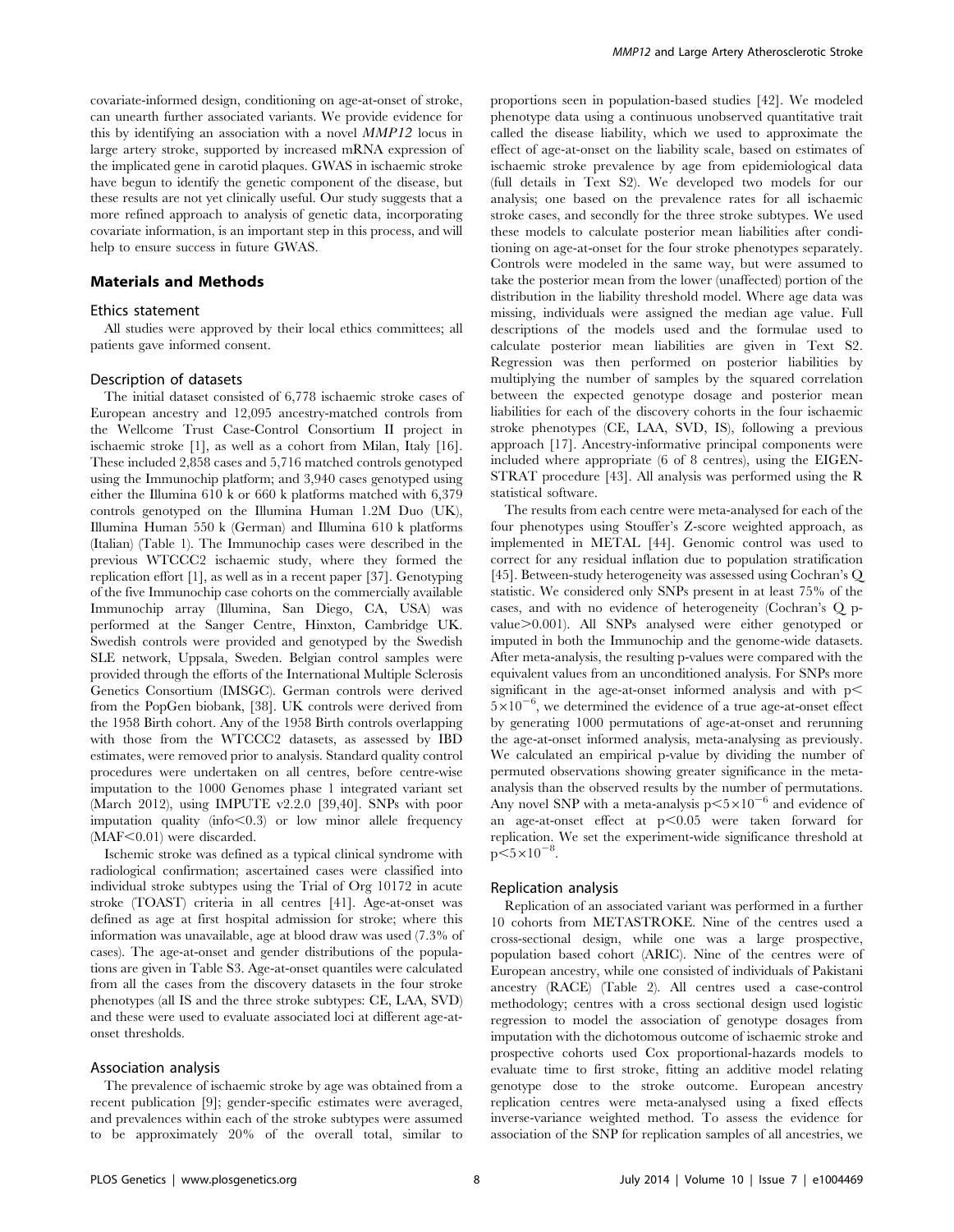performed a trans-ethnic meta-analysis using a random-effects model to control for any resulting heterogeneity [18]. To evaluate the overall evidence for association, the results of the discovery and replication analyses were combined using Fisher's Method.

# mRNA expression in carotid atherosclerotic plaques

Expression of the two genes proximal to the associated variant was tested in atherosclerotic plaques from the Tampere Vascular study [27,46,47,48,49]. Carotid, femoral, and aortic atherosclerotic plaques constituting the intima and inner media were prospectively obtained between 2005 and 2009 from patients fulfilling the following inclusion criteria: (1) carotid endarterectomy attributable to asymptomatic or symptomatic  $>70\%$  carotid stenosis, or (2) femoral or (3) aortic endarterectomy with aortoiliac or aortobifemoral bypass attributable to symptomatic peripheral arterial disease. Whole thickness left internal thoracic artery samples obtained during coronary artery bypass surgery and identified as being microscopically atherosclerosis free were used as controls. The patients were consecutively recruited and stratified according to indication for surgery. All open vascular surgical procedures were performed at the Division of Vascular Surgery and Heart Center, Tampere University Hospital.

Fresh tissue samples were immediately soaked in RNALater solution (Ambion Inc) and homogenized using an Ultra-Turrax T80 homogenizer (IKA). RNA was extracted with the Trizol reagent (Invitrogen) and miRNEasy Mini-Kit (Qiagen) with the RNase-Free DNase Set (Qiagen) according to manufacturer instructions. The RNA isolation protocol was validated by analyzing the integrity of the RNA with the RNA 6000 Nano Chip Kit (Agilent). The expression levels were analyzed with an Illumina HumanHT-12 v3 Expression BeadChip (Illumina). In brief, 300–500 ng of RNA was reverse transcribed in cRNA and biotin-UTP labeled using the IlluminaTotalPrep RNA Amplification Kit (Ambion), and 1500 ng of cRNA was then hybridized to the Illumina HumanHT-12 v3 Expression BeadChip.

The BeadChips were scanned with the Illumina iScan system. After background subtraction, raw intensity data were exported using the Illumina Genome Studio software. Further data processing was conducted by means of R language and appropriate Bioconductor modules. Data were log2-transformed, and robust multichip average and robust spline normalization (rma\_rsn) were used. Accuracy of the expression array was validated with qRT-PCR [50]. mRNA Expression levels in the tissues were determined; a fold change statistic was estimated between the two tissues, and significance was calculated using a t test.

#### Regulatory information using RegulomeDB

Recent evidence indicates that a significant proportion of GWAS SNPs fall within regions that are likely to affect binding of nearby proteins, such as transcription factor binding sites [51,52]. We used the RegulomeDB database to access regulatory information from ENCODE and other existing publications [19], investigating the evidence that the SNPs in the associated locus have a regulatory function. First, the linkage-disequilibrium (LD) patterns amongst the most strongly associated SNPs were determined. We then used PLINK to determine the LD structure of the associated region, using LD-patterns from the 85 Utah residents from the 1000 Genomes project [53,54]. All SNPs with  $r^2$  > 0.6 were identified within a 2,000 kb window from the index SNP. All of the SNPs identified were then investigated using RegulomeDB to determine the evidence that any of the SNPs have a regulatory function.

# Evaluation of age-at-onset informed approach

Permutation analysis was performed to evaluate the age-atonset informed approach, to show that including age at onset information directly led to the increased significance, due solely to inclusion of age-at-onset information at tested SNPs. First, we identified a set of SNPs enriched for true association in the case control analysis of ischaemic stroke and subtypes. An expanded set of discovery and METASTROKE studies were analysed using standard case control methods and subsequent metaanalysis (see Table S2). SNPs with  $p<0.05$  and no evidence of heterogeneity  $(p>0.0001)$  were extracted and pruned for LD (300 kb window,  $r^2$ <0.25), leaving a set of almost independent SNPs for further analysis. Each retained SNP represented the most significant association in each LD block, as determined by the ''clump'' procedure in PLINK, based on LD patterns from the CEU individuals from 1000 Genomes. The number of SNPs used in each analysis is given in Table S5. These SNP subsets were derived for ischaemic stroke, and for each stroke subset and then used in the age-at-onset informed analysis. Analysis was performed as previously for each stroke subtype using the age-at-onset informed method within studies and meta-analysis across studies (giving observed results, as obtained above). We then performed a permutation study to obtain the expected distribution of p-values at these SNPs. Age at onset for cases was permuted within stroke subtypes within each study, and then the data were re-analysed, for 1000 permutations. Two summary statistics were constructed: (1) within permutations, we compared p-values from analysis of permuted age at onset with pvalues from the observed data, and tabulated the proportion of SNPs with increased significance in the observed data set than in the permuted data set; across permutations, we calculated the median proportion of SNPs with increased significance in the observed data; (2) Within permutations, we converted each SNP p-value to a Z score and summed the absolute value of the Z score across SNPs (sumZ). An empirical p-value for the ageinformed analysis was calculated from the proportion of simulated data sets where sumZ exceeded the value in the observed analysis. This analysis was performed at SNP subsets defined from four SNP p-value thresholds in the discovery and METASTROKE studies:  $p<0.05$ ,  $p<0.005$ ,  $p<0.0005$ , and  $p<0.00005$ .

Finally, we assessed the evidence of an age-at-onset effect at the four stroke loci identified in the METASTROKE ischaemic stroke collaboration (9p21, HDAC9, PITX2, ZFHX3) [16]. For each SNP, we generated an empirical p-value from the proportion of permutations showing stronger association than in the observed age-at-onset informed analysis.

# Supporting Information

Figure S1 QQ-plots for cardioembolic stroke and all ischaemic stroke analyses. QQ-plots of expected p-values (x-axis) against observed p-values (y-axis) for analyses of (clockwise from top left) cardioembolic stroke (age-at-onset informed), cardioembolic stroke (uninformed), all ischaemic stroke (uninformed), all ischaemic stroke (age-at-onset informed). Lambda values for each plot are given in Table S4.

(DOCX)

Figure S2 QQ-plots for large artery atherosclerotic stroke and small vessel disease stroke analyses. QQ-plots of expected p-values (x-axis) against observed p-values (y-axis) for analyses of (clockwise from top left) large artery stroke (age-at-onset informed), large artery stroke (uninformed), small vessel stroke (uninformed), small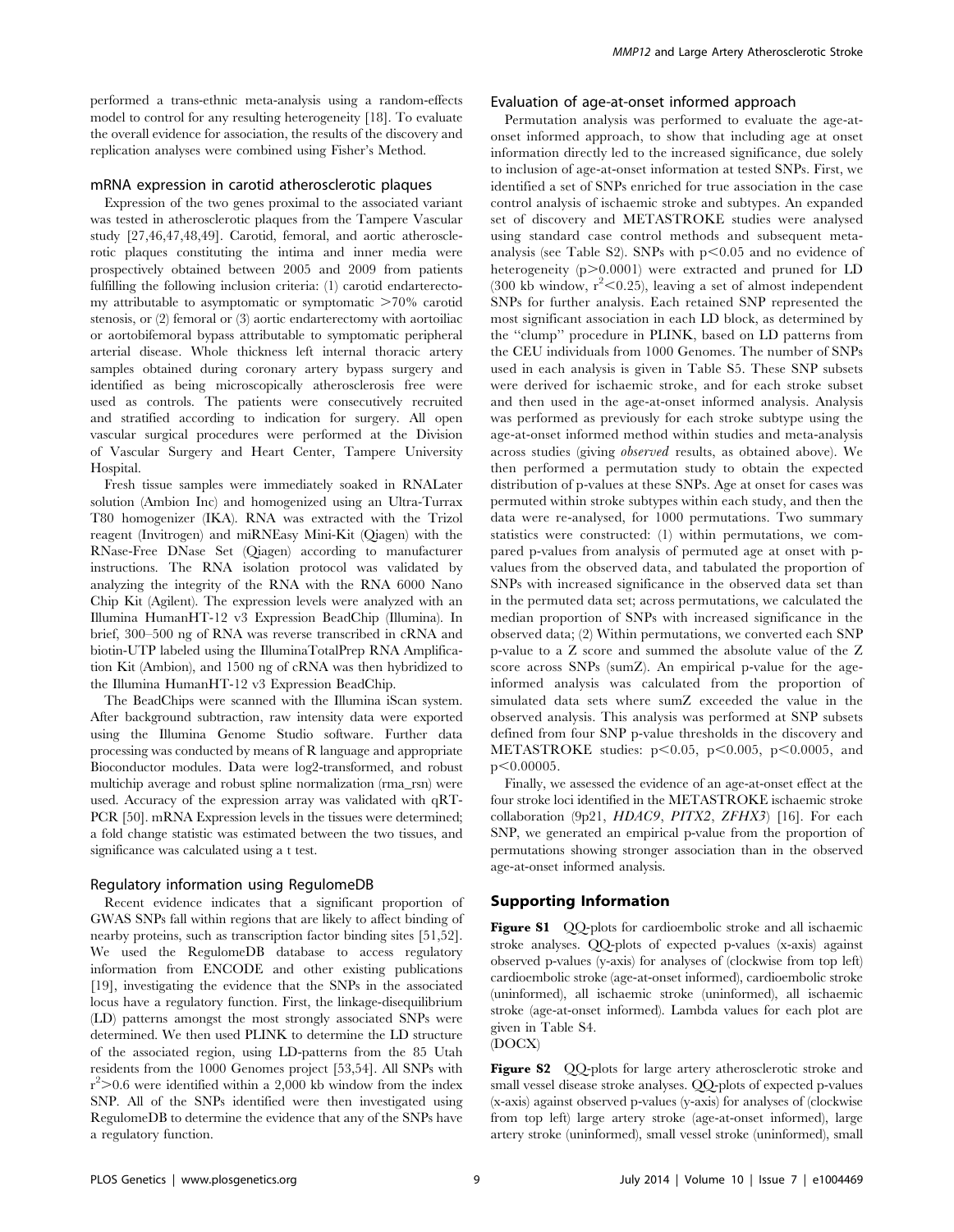vessel stroke (age-at-onset informed). Lambda values for each plot are given in Table S4. (DOCX)

Figure S3 Forest plot of SNP effects for rs660599 in the large artery atherosclerotic stroke replication populations. ASGC, the Australian Stroke Genetics collaboration; deCODE, deCODE genetics; GEOS, the Genetics of early onset stroke study; HVH, the heart and vascular health study; ISGS/ SWISS, the Ischaemic stroke genetics study/Siblings with Ischaemic stroke study; MGH-GASROS, Massachusetts General Hospital – Genetics affecting stroke risk and outcome. PROMISe, Prognostic modeling in ischaemic stroke study; RACE, Risk Assessment of Cerebrovascular Events study. (DOCX)

Figure S4 Forest plot of SNP effects for rs660599 in the large artery atherosclerotic stroke replication populations for cases with age  $\leq 61$  years. ASGC, the Australian Stroke Genetics collaboration; HVH, the heart and vascular health study; ISGS/SWISS, the Ischaemic stroke genetics study/Siblings with Ischaemic stroke study; MGH-GASROS, Massachusetts General Hospital – Genetics affecting stroke risk and outcome. PROMISe, Prognostic modeling in ischaemic stroke study.

#### (DOCX)

Table S1 Results from RegulomeDB, showing the evidence that SNPs in the associated MMP12 region have a regulatory function. Scores indicate the following degrees of evidence: Score 2b, TF binding + any motif + DNase Footprint + DNase peak; Score 4, TF binding + DNase peak; Score 5, TF binding or DNase peak; Score 6, other; ''No data'' indicates that RegulomeDB holds no information about the given SNP, meaning there currently exists no evidence to suggest that the SNP has a regulatory function. In some cases this may indicate that the SNP falls within a protein-coding region. SNP, single nucleotide polymorphism.

# (DOCX)

Table S2 Expanded set of populations used to generate SNPs with  $p<0.05$  to evaluate the age-at-onset informed approach. ARIC, The Atherosclerosis Risk in Communities study; ASGC, Australian Stroke Genetics Collaborative; CHS, Cardiovascular Health Study; FHS, Framingham Heart Study; HPS, Heart Protection Study; HVH, The Heart and Vascular Health Study; ISGS/SWISS, The Ischemic Stroke Genetics Study/Sibling with Ischaemic Stroke Study; MGH-GASROS, The MGH Genes Affecting Stroke Risk and Outcome Study; WTCCC2- Germany, The Wellcome Trust Case-Consortium II Munich;

# References

- 1. Bellenguez C, Bevan S, Gschwendtner A, Spencer CC, Burgess AI, et al. (2012) Genome-wide association study identifies a variant in HDAC9 associated with large vessel ischemic stroke. Nat Genet 44: 328–333.
- 2. Holliday EG, Maguire JM, Evans TJ, Koblar SA, Jannes J, et al. (2012) Common variants at 6p21.1 are associated with large artery atherosclerotic stroke. Nat Genet 44: 1147–1151.
- 3. Gschwendtner A, Bevan S, Cole JW, Plourde A, Matarin M, et al. (2009) Sequence variants on chromosome 9p21.3 confer risk for atherosclerotic stroke. Ann Neurol 65: 531–539.
- 4. Gudbjartsson DF, Holm H, Gretarsdottir S, Thorleifsson G, Walters GB, et al. (2009) A sequence variant in ZFHX3 on 16q22 associates with atrial fibrillation and ischemic stroke. Nat Genet 41: 876–878.
- 5. Gretarsdottir S, Thorleifsson G, Manolescu A, Styrkarsdottir U, Helgadottir A, et al. (2008) Risk variants for atrial fibrillation on chromosome 4q25 associate with ischemic stroke. Ann Neurol 64: 402–409.
- 6. Seshadri S, Beiser A, Kelly-Hayes M, Kase CS, Au R, et al. (2006) The lifetime risk of stroke: estimates from the Framingham Study. Stroke 37: 345– 350.

WTCCC2-UK, The Wellcome Trust Case-Consortium II UK; RACE, Risk Assessment of Cerebrovascular Events Study, Pakistan.

(DOCX)

Table S3 Age and gender distributions of populations. ARIC, The Atherosclerosis Risk in Communities study; ASGC, Australian Stroke Genetics Collaborative; CHS, Cardiovascular Health Study; FHS, Framingham Heart Study; HPS, Heart Protection Study; HVH, The Heart and Vascular Health Study; ISGS/ SWISS, The Ischemic Stroke Genetics Study/Sibling with Ischaemic Stroke Study; MGH-GASROS, The MGH Genes Affecting Stroke Risk and Outcome Study; WTCCC2-Germany, The Wellcome Trust Case-Consortium II Munich; WTCCC2- UK, The Wellcome Trust Case-Consortium II UK; RACE, Risk Assessment of Cerebrovascular Events Study, Pakistan. IS, all ischaemic stroke; CE, cardioembolic stroke; LAA, large artery stroke; SVD, small vessel disease.

(DOCX)

**Table S4** Genomic inflation  $(\lambda)$  rates for discovery populations for age-at-onset informed and uninformed approaches. IS, all ischaemic stroke; CE, cardioembolic stroke; LAA, large artery stroke; SVD, small vessel disease.

#### (DOCX)

Table S5 Number of SNPs used in evaluation of age-at-onset informed approach. IS, all ischaemic stroke; CE, cardioembolic stroke; LAA, large artery stroke; SVD, small vessel disease. (DOCX)

Text S1 Membership of Wellcome Trust Case Control Consortium 2 (WTCCC2).

(DOCX)

Text S2 Liability threshold models. (DOCX)

# Acknowledgments

The authors thank all study staff and participants for their important contributions, and METASTROKE for granting access to study data.

# Author Contributions

Conceived and designed the experiments: MT CML HSM. Performed the experiments: MT KMM ER NO EGH WJD MAN KLW WZ YCC SA. Analyzed the data: MT KMM. Contributed reagents/materials/analysis tools: LLK RM CS SB VT RL AL AS JMM MW AA PS JRA GBB PMR PIWdB JCB DS SJK BDM JR JFM CL MD TL. Wrote the paper: MT CML HSM.

- 7. O'Donnell MJ, Xavier D, Liu L, Zhang H, Chin SL, et al. (2010) Risk factors for ischaemic and intracerebral haemorrhagic stroke in 22 countries (the INTER-STROKE study): a case-control study. Lancet 376: 112–123.
- 8. Rothwell PM, Coull AJ, Silver LE, Fairhead JF, Giles MF, et al. (2005) Population-based study of event-rate, incidence, case fatality, and mortality for all acute vascular events in all arterial territories (Oxford Vascular Study). Lancet 366: 1773–1783.
- 9. Seshadri S, Wolf PA (2007) Lifetime risk of stroke and dementia: current concepts, and estimates from the Framingham Study. Lancet Neurol 6: 1106– 1114.
- 10. Seshadri S, Beiser A, Pikula A, Himali JJ, Kelly-Hayes M, et al. (2010) Parental occurrence of stroke and risk of stroke in their children: the Framingham study. Circulation 121: 1304–1312.
- 11. Jerrard-Dunne P, Cloud G, Hassan A, Markus HS (2003) Evaluating the genetic component of ischemic stroke subtypes: a family history study. Stroke 34: 1364–1369.
- 12. MacClellan LR, Mitchell BD, Cole JW, Wozniak MA, Stern BJ, et al. (2006) Familial aggregation of ischemic stroke in young women: the Stroke Prevention in Young Women Study. Genet Epidemiol 30: 602–608.